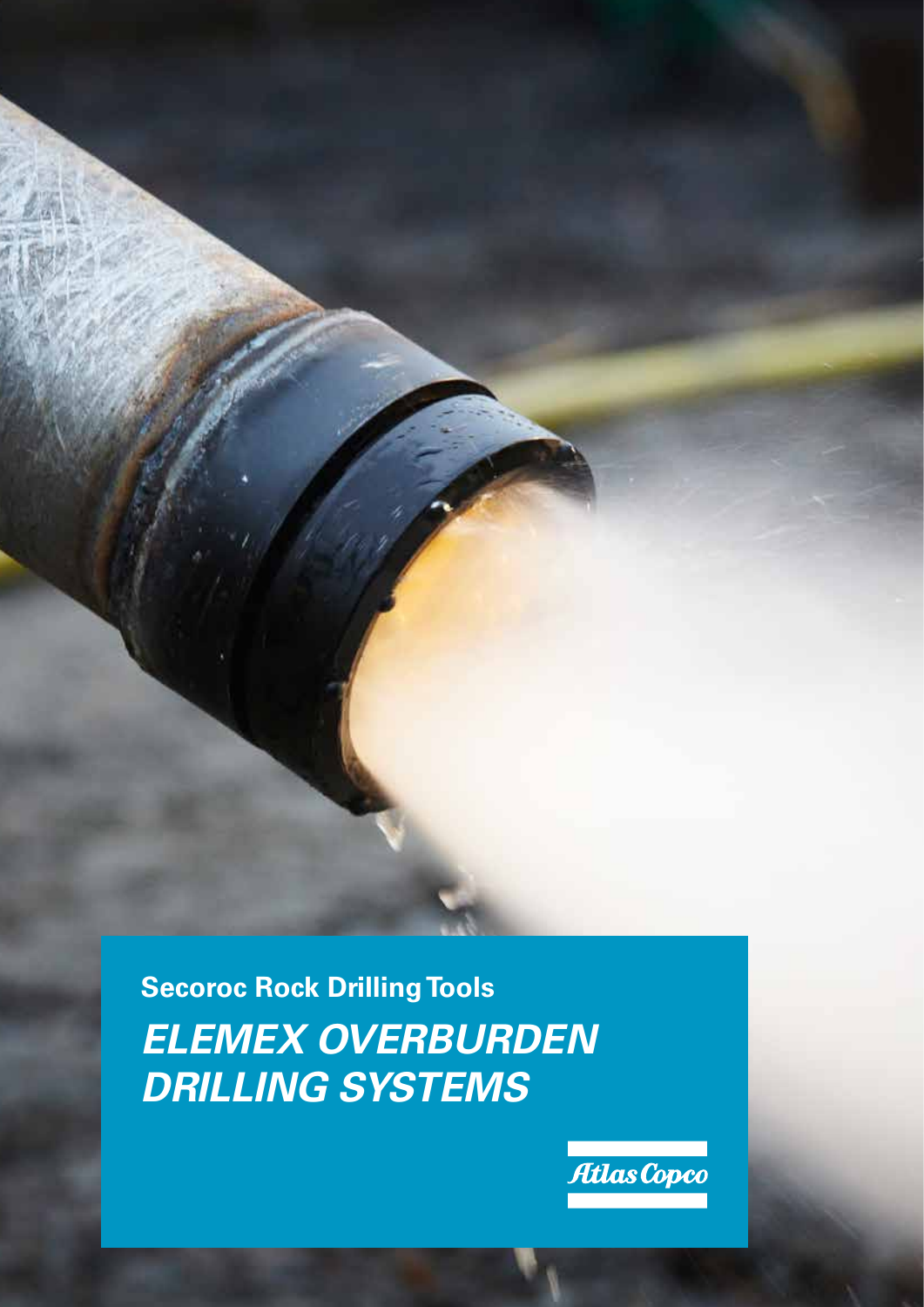# **Elemex** – mastering the elements

Casing advancing is one of most popular piling methods for foundations in urban areas. Over the years, Atlas Copco has successfully introduced special overburden drilling systems like Symmetrix and Odex, designed for efficient casing installation with DTH drilling. Today consultants are increasingly interested in utilizing DTH hammers in foundation construction. At the same time they are concerned about the environmental impact of using compressed air among existing structures, risking air leakage and overdrilling. To meet this challenge, Atlas Copco has developed a new system and is now proud to present ElemexTM overburden drilling system for flushing control.

### **DTH drilled foundations**

Use of DTH drilling systems, like Symmetrix, for advancing casings in to the ground gives plenty of benefits compared to conventional piling techniques in foundation construction. By drilling and installing the casings in one single operation, systems like Symmetrix provides high productivity, straight holes, deep hole drilling capacity, just to mention a few of the benefits.

#### **DTH drilling in urban areas**

Foundation drilling and underpinning works are frequently carried out where existing foundations are sensitive to any kind of disturbance in their immediate surroundings. When the ground conditions are tough with hard rock or boulders, or if the pile requires rock socket casing, then drilling with DTH

is the least disturbing and most efficient foundation method available.

#### **Challenges in sensitive ground**

DTH drilling in foundation works gives one great challenge – controlling the removal of cuttings from the hole with compressed air. The flow of compressed air needs to be strong enough to transport the cuttings up to the surface but must not escape into the surrounding ground or remove excessive soil. This issue is most demanding in sensitive ground conditions. In clay, air from the DTH drilling can escape to surrounding working foundations and weaken the adhesion between soil and load-bearing elements. This brings a risk for sudden settlements. In sand, excessive flushing can unconsolidate the ground, decreasing the capacity of existing friction piles, which in turn

might cause pile buckling and result in settlements of buildings.

#### **Controlling air - a tough task**

Controlling air escape puts high demands both on the drill rig operator and the drilling system itself. Conventional DTH drilling systems push air straight into the ground, which is a feature derived from rock drilling applications where the rock face needs as much air as possible to be cleaned efficiently. However, overburden drilling conditions make the situation much more complex. Flushing should be just intense enough to get cuttings out from the hole, but not more. The operator needs special competence and experience to manage the air flow, and the rig needs to be equipped with an air control valve within easy reach.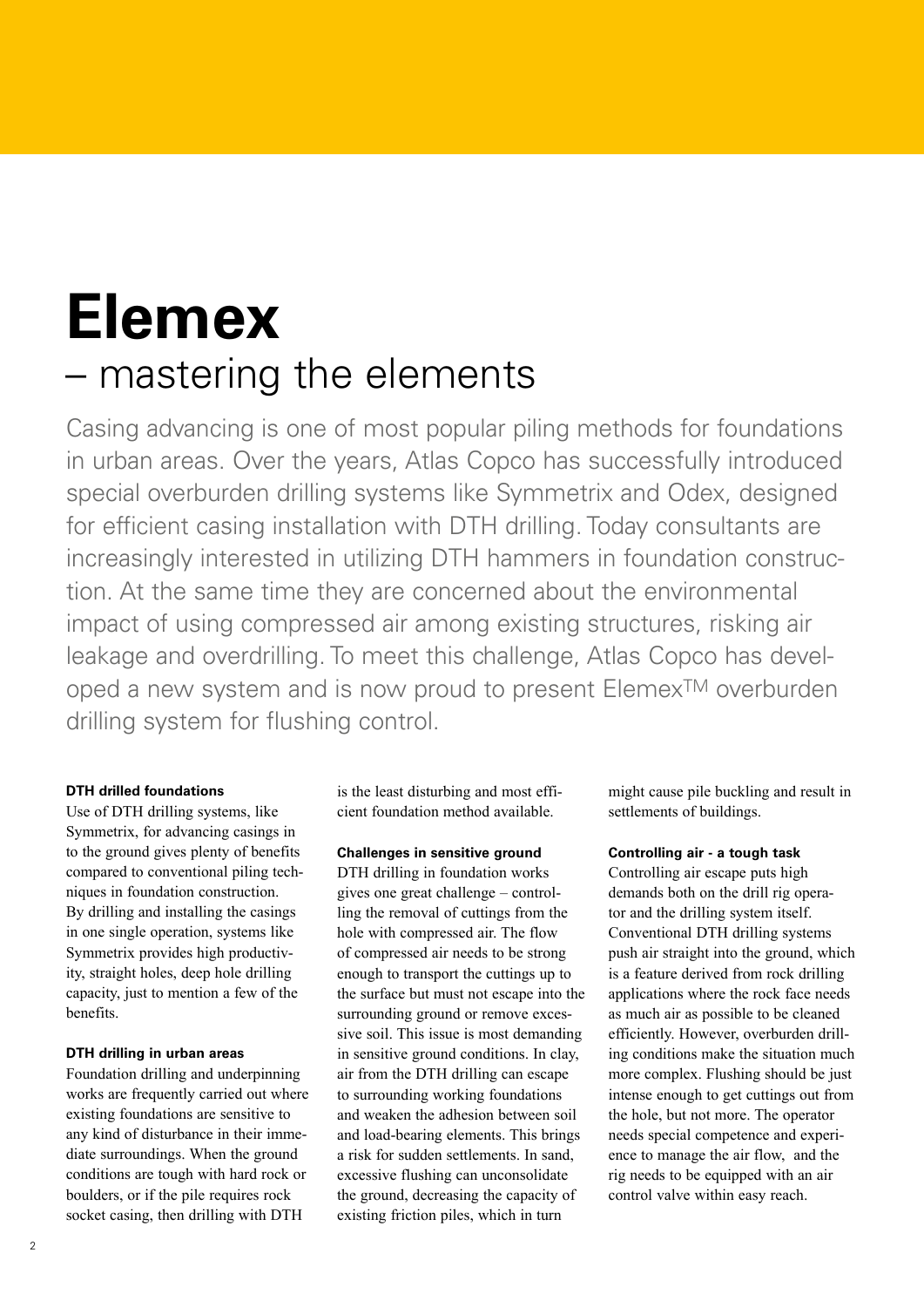

#### **Turning science into safety**

To meet these challenges, Atlas Copco's design engineers have devoted time and effort to optimize the drill bit performance and air flushing for sensitive applications. The new and reliable Elemex system for controlled flushing was invented by combining comprehensive field experience and testing with air flow simulation and analysis. Together with some of our most dedicated customers, Atlas Copco has designed this product to take on the most sensitive projects, and Elemex is already proving itself on the field.

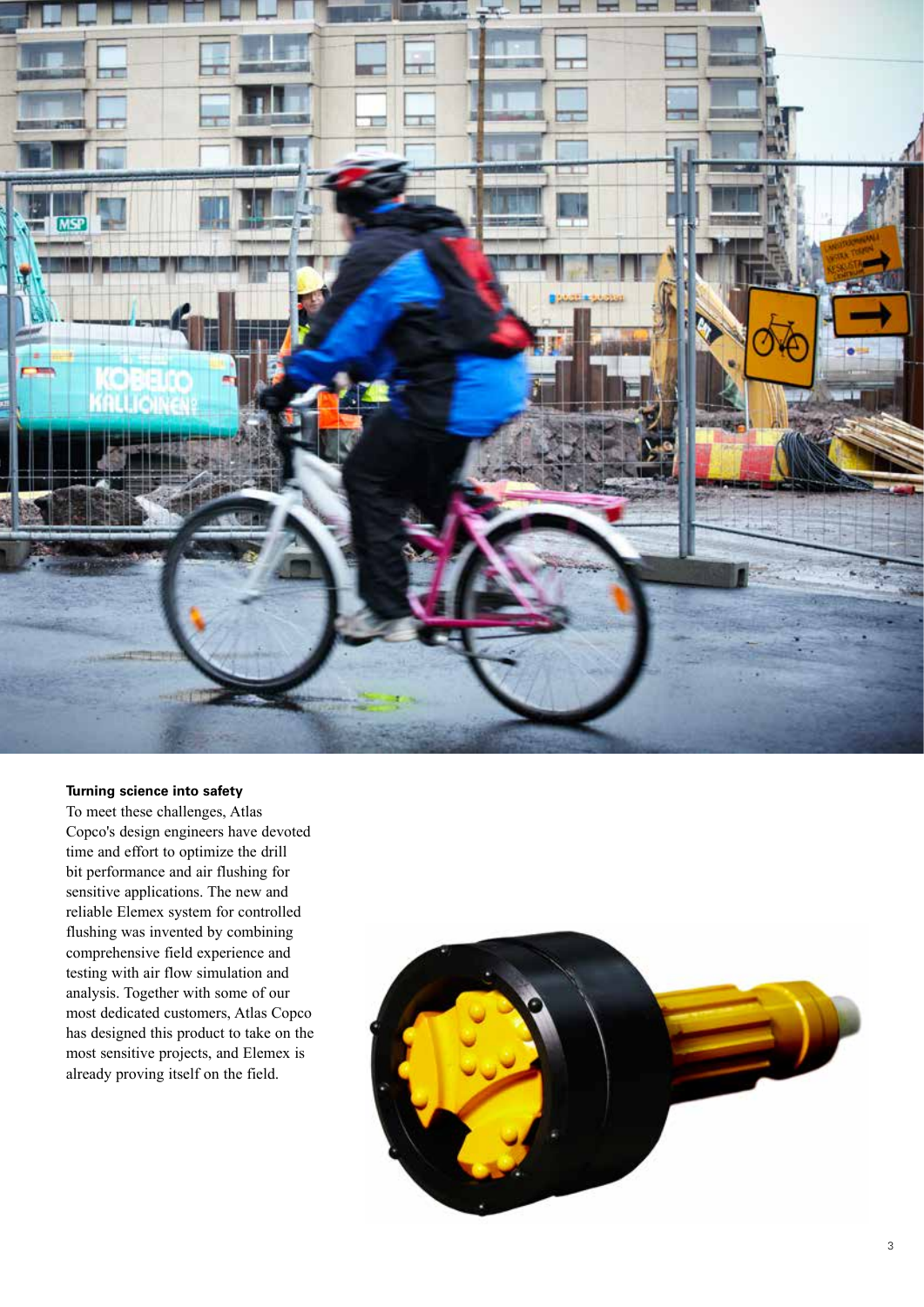#### **Atlas Copco Elemex system**

The Elemex system minimizes the air escape to the surrounding ground as the high pressure air never faces the ground directly. The unique concept behind the Elemex design is built on redirection of the air flow. Once the air reaches the bit face, it is blown against the extended ring bit walls which redirects the flow across the face. This way, the air pressure is decreased just enough to allow an efficient flushing of the bit face without escaping to the surrounding ground. The extended ring bit closes the drilling area and keeps the air in the flushing grooves. The dimensioning of the ring bit extension is optimized to make the system strong and sturdy. The extended ring bit also has another positive effect to the performance, as the pilot bit life is substantially prolonged.





Foundation drilling with DTH is frequently carried out in urban areas, close to people and existing structures.

#### **Gentle yet tough**

By utilizing the Elemex system, you can take on the toughest challenges and the most sensitive projects. Not only do you get peace of mind from knowing that neighbouring structures are kept intact and people around the worksite are safe, you also get all the benefits from DTH drilling for maximized productivity. Elemex is gentle on the surrounding but tough on the boulders that might come in its way.



A conventional DTH drilling system directs the compressed air from the flushing grooves straight into the ground with a high intensity, causing the air to rapidly spread to surrounding foundations.



The extended ring bit wall of the Elemex system redirects the air within the drilling area. This decreases the air pressure just enough to get an efficient flushing. The intensity of the air that reaches the surrounding soil is significantly lower.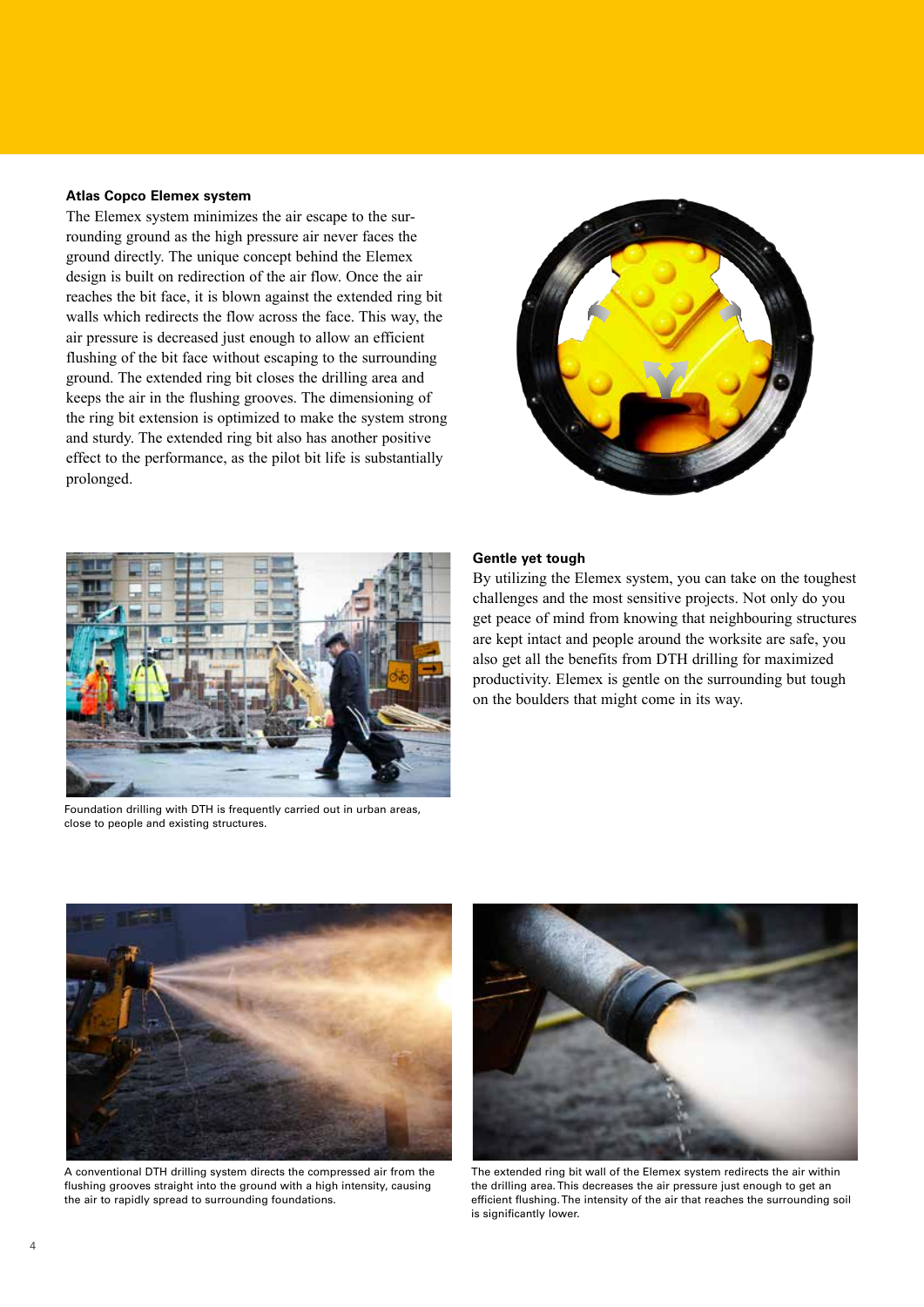#### **Ease of use**

The Elemex system has a built in simplicity in its mechanical design. No special operator's training is needed to control the air flushing intensity; Elemex takes care of that for you. By redirecting the air from blowing straight into the ground, a more continuous flushing is achieved. This in turn allows the operator to focus on the drilling operation. Unexpected disruptions can be kept to a minimum. Any drilling rig capable of DTH drilling can install casings with the Elemex system.

#### **Sustainable productivity**

Not only is the Elemex system ensuring a reliable foundation structure and ease of use - it has also proven to provide an increased speed of installation and straighter holes. When drilling with an old type of underreaming system, overdrilling is a common problem that significantly slows the operation down. It these cases it is not rare that 2-3 times more ground than necessary is excavated which in turn might dramatically alter the ground characteristics, and cause considerable delays to the project.







The Elemex product portfolio covers casing sizes from 114 mm up to around one meter outside diameter. The systems can be used for installation of both end bearing and skin friction piles.

#### **Unique design**

Depending on the size of the system, the flushing channels on the pilot bits have different designs in order to optimize flushing and drilling capacity. With use of Computational Fluid Dynamics Analysis the flow can be visualized in computer models. This way, an efficient design process is carried out before bringing the prototypes to the field for testing.

#### **Testing**

After thorough inhouse testing to prove the basic function of the product, the Elemex system was taken to the field to meet the challenging conditions of the real work sites. Working closely together with our experienced customers we have been able to optimize the design. During testing, consultants on the field have measured the ground water level variation, and with Elemex there has been none to show. Neither have there been any settlements of the surrounding buildings recorded.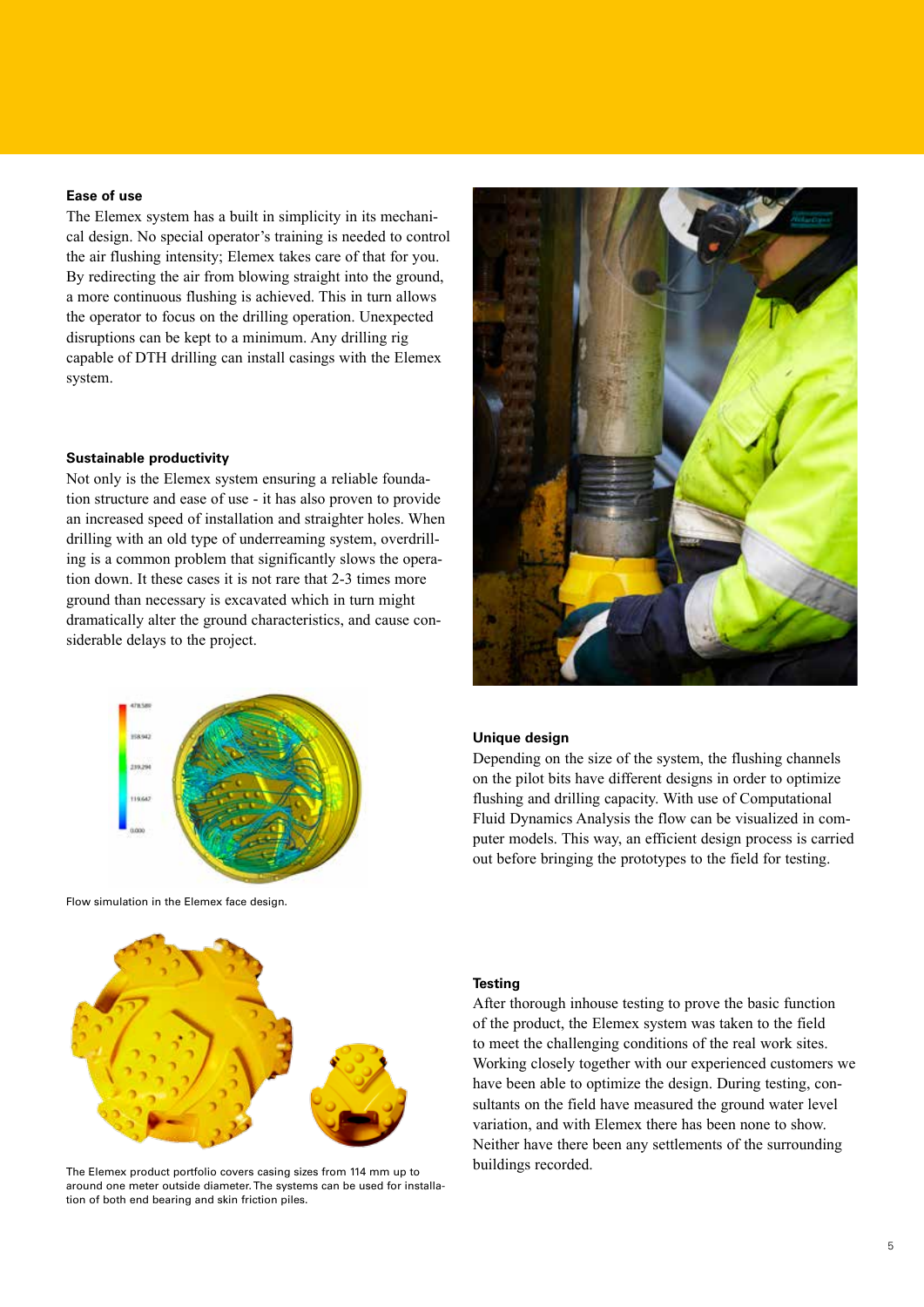### **Elemex - in the field**



Above: Piling with the Elemex system next to the old bridge. Below: Risto and Juhani Välisalo, co-owners Terramek Works.



#### **A new residential area by the water**

When the old harbour in Sompasaari, Helsinki was moved to a new location, a large scale project on creating a new residential area by the water front was initiated. The ground engineering works for this new housing area was taken on by E.M. Pekkinen as the main contractor and Terramek Works Oy as sub contractor for the piling works. In the first face of the construction, the concrete plates for roads and infrastructure in the area were built.

#### **Challenging ground conditions**

The geological formation in the old harbour is demanding, as the old base material consists of clay with a back fill layer between 3 to 14 meters including boulders and gravel. Below that there is a section of clay, then a moraine layer of between 1-6 meters before reaching the solid bedrock of granite. In this project, each pile had to be drilled 2 meters in to the bedrock to ensure that the pile reached the bedrock and not just a large boulder in its way. The only way to handle these conditions was to choose DTH drilling when installing the piles.

#### **Elemex takes on the challenge**

One of the new roads will run under an existing bridge. To be sure to avoid any damage to the bridge foundation, the Elemex system was chosen for the job. According to Juhani Välisalo, co-owner of Terramek Works, this was a good choice - no motions have been measured in the bridge.

"In this project we have been using the Elemex drill bits and our drillers are very happy about the system. They are paid by meter, and we have noticed that the penetration rate exceeds any previous experiences we have had from other casing drilling systems. So we are all very pleased about the new system. When drilling with Elemex, it's easy to see that the flushing is continuously coming out of the casing. We seem to get a very good back flush, even though we are drilling through backfill and boulders."

#### **A close relationship**

"Terramek Works has a good relationship with Atlas Copco", Juhani explains. "They have always helped us with the special applications. Even if the job is harder you need to find a way to make a good job and find the solution for it. And that is what we have always been able to achieve. Atlas Copco listens if we get ideas on the field, and we work together to have new ideas tested so the feedback goes well in both directions and we are happy about that."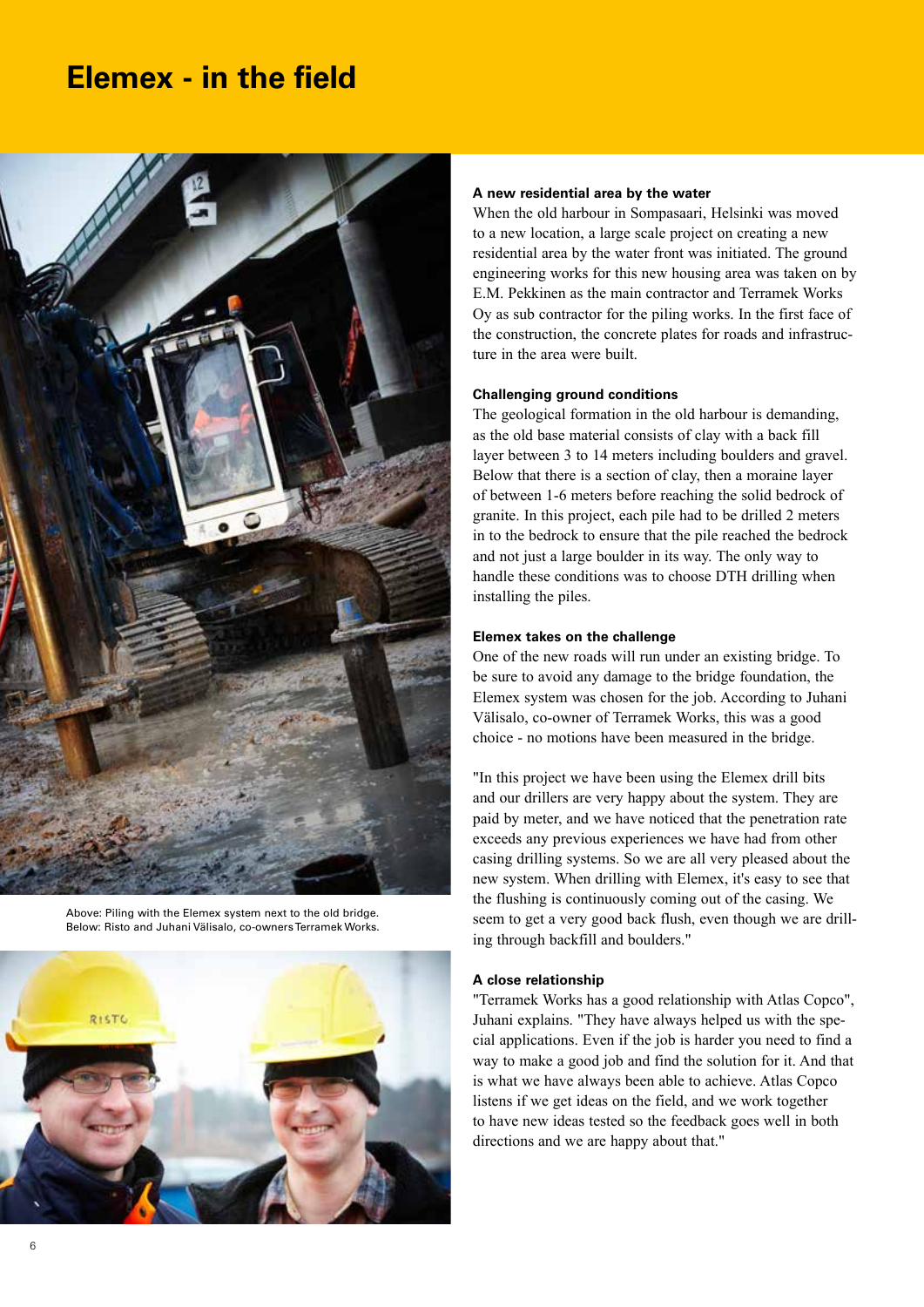#### **Other voices of Elemex**



#### **Arto Määttä, co-owner Sotkamon Porakaivo, Finland**

"We have used the Elemex system for the new foundation works of an existing railway bridge. The ground conditions were tough with clay layers, fissures between layers and sloping bedrock. Train traffic was running at the same time as the piling works were carried out. For this project it was especially important that the ground was not disturbed by air leakage causing settlement and heaving of railway tracks. We selected Elemex for this project so we could do our work without worrying about the air escaping. The ground water level was carefully monitored and no changes were observed during our piling work."



#### **Sari Bäck**

#### **Product manager, Atlas Copco**

"In the future there is a high possibility that use of compressed air will be banned from urban foundation projects. People are now aware of the risk that such use might have. This new design is the biggest invention for a long time in the foundation drilling market. With the Elemex system we can safeguard the future for DTH based casing installations, with all its benefits, in many urban areas."



#### **Antti Virjula,**

#### **Design and Development manager, Atlas Copco Rotex Oy**

"When developing a new product the contact with the customer is crucial. Once our in house testing is done, we bring the products out to the field and the feedback we get from the experienced operators help us improve the product. We have to listen to the customers, they know how to drill!"



#### **Jukka Ahonen**

#### **General manager, Atlas Copco Rotex Oy**

"With the Elemex system we have managed to control the flushing very well. But, on top of that, customers also say that we have managed to get a better working system. We designed this system for the city works, for difficult or sensitive ground conditions, but we also managed to get a system which works better everywhere. It lasts longer, drills faster and straighter – and is also liked by the drillers, who are the key people in this business.